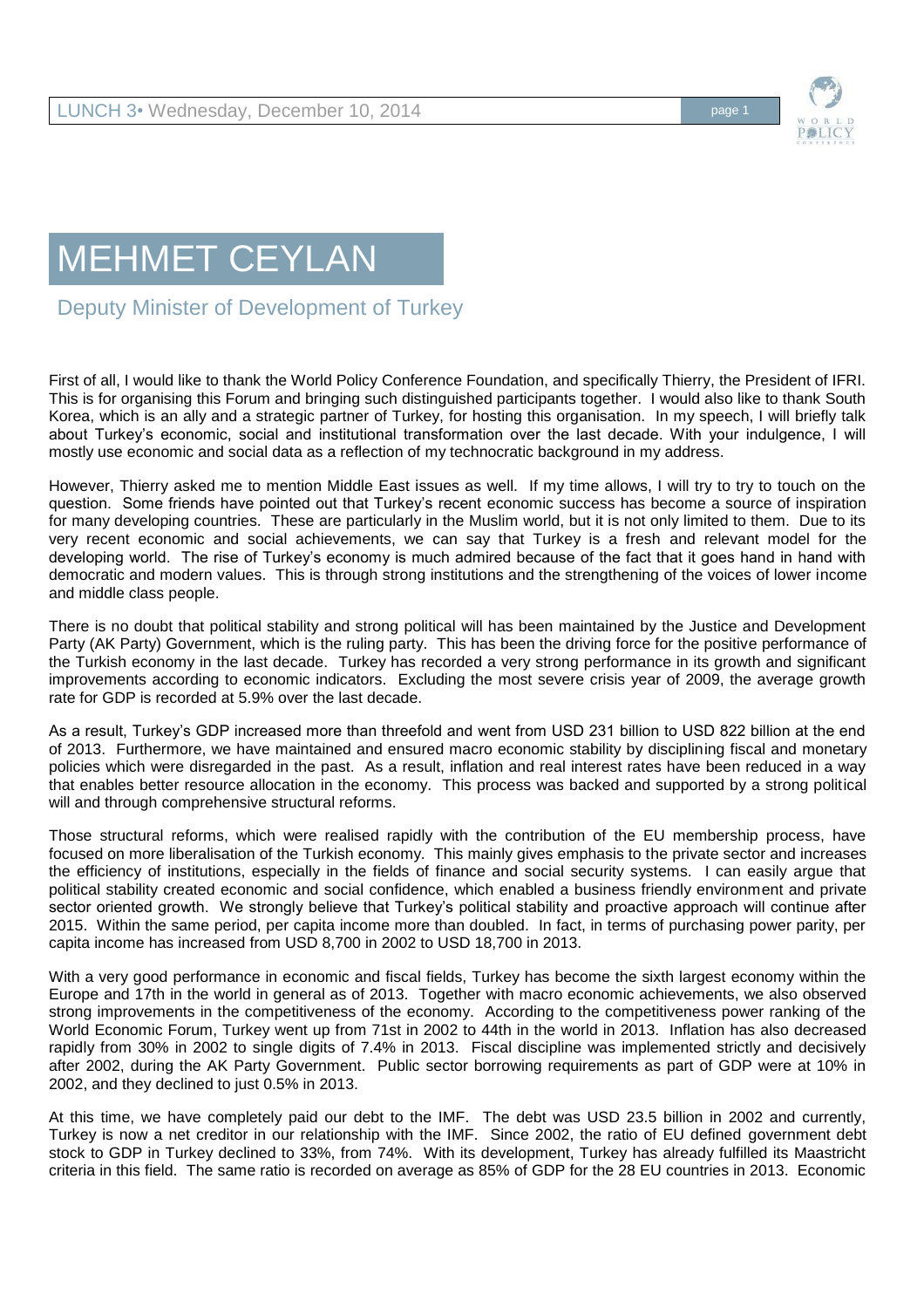

relations with the rest of the world are also important, and we witnessed strong improvements there as well. In this context, the total value of foreign trade was USD 88 billion in 2002, and it reached USD 404 billion in 2013.

Parallel to the real sector improvements, we can also say that the financial sector in Turkey grew successfully within the same period. As you all know, as a result of the recent global financial crisis, many banks in Europe either went bankrupt or had to be supported with fresh capital funds by their governments. This did not happen in Turkey, thanks to our robust system. None of our financial institutions suffered from liquidity hardships during the crisis period.

Moreover, Istanbul is rapidly becoming an international hub for the international financial sector. This is also an indication of the strength of Turkish capital markets. As you all know, Turkey has assumed the Presidency of G20 for the 2015 term. Turkey will share its experience with other countries, reaching out especially to the Low Income Developing Countries (LIDC). It will continue to be a champion of economic, fiscal and social reforms during its term.

As you all know, the physical infrastructure of a country is a vital component of a fast growing economy. Turkey has also made significant progress in this area. Over the last decade, Turkey has achieved significant progress, both in the quality and quantity of vital infrastructure. It is finalising gigantic projects which have helped raise its international competitiveness. According to the World Economic Forum, Turkey is among the fastest growing economies in the fields of roads and transport. While unemployment is running high in many developed countries, Turkey can boast an impressive record in job creation. Within the last five years, Turkey has created around five million jobs in the main formal sectors.

Now let me briefly talk about the remarkable social progress of my country. Turkey's economic progress has gone hand in hand with social reforms. This has allowed the country to significantly reduce the gap separating it from the rest of the OECD. When it comes to education, compulsory education was extended from eight to 12 years in 2013. In order to meet the ever increasing higher education demand, the number of universities and enrolment quotas has increased rapidly. The number of universities was just 76 in 2002. In 10 years, we have established 100 new universities in Turkey. The total number of universities has reached 176 in this period.

Now let me touch upon the improvements in the healthcare system, which is one of the most successful structural reform areas in Turkey. Within the framework of the health transformation programme, significant progress has been achieved in the areas of access to medical services and quality of healthcare. Every Turkish citizen is now covered by a compulsory health insurance system. As you know, it was not an easy task, but we achieved it.

I have to report that our population is around 77 million and thanks to our system, all Turkish citizens have free access to high quality health services. Furthermore, there has been a dramatic reduction in the inequality of health services in Turkey in the past decade. For instance, life expectancy in Turkey has increased by 10.6 years since the 1990s, while mortality rates have fallen by six times. Thanks to its success in healthcare reforms, Turkey is now becoming a hub for healthcare tourism as well.

As I mentioned before, structural reforms have become key to the successful transformation of our nation. This is thanks to sustained political stability and the strong political will of the AK Party. Since we are succeeding economically, we are assuming greater responsibilities to help other countries, starting in the neighbouring regions. This is in line with the policy objective of contributing to the creation of a more peaceful and stable environment in its vicinity. Turkey's Official Development Assistance, or ODA for short, reached USD 3.3 billion in 2013.

The Turkish International Cooperation and Development Agency's activities have spread to more than 100 countries. The Turkish International Cooperation and Development Agency's prime mission is to contribute to global efforts in poverty eradication and to create an environment of sustainable development in partner countries. Turkey has become an active player in regional and global stability efforts. Among other countries, Turkey is ranked in the first five in the world now.

All these achievements have been made in an international environment of various crises at Turkey's doorstep. As you know, the recent crisis in Iraq and Syria is affecting Turkey. Exports and investment, as well as the transportation of goods to third countries within these regions, have been severely hampered. There have been massive influxes of